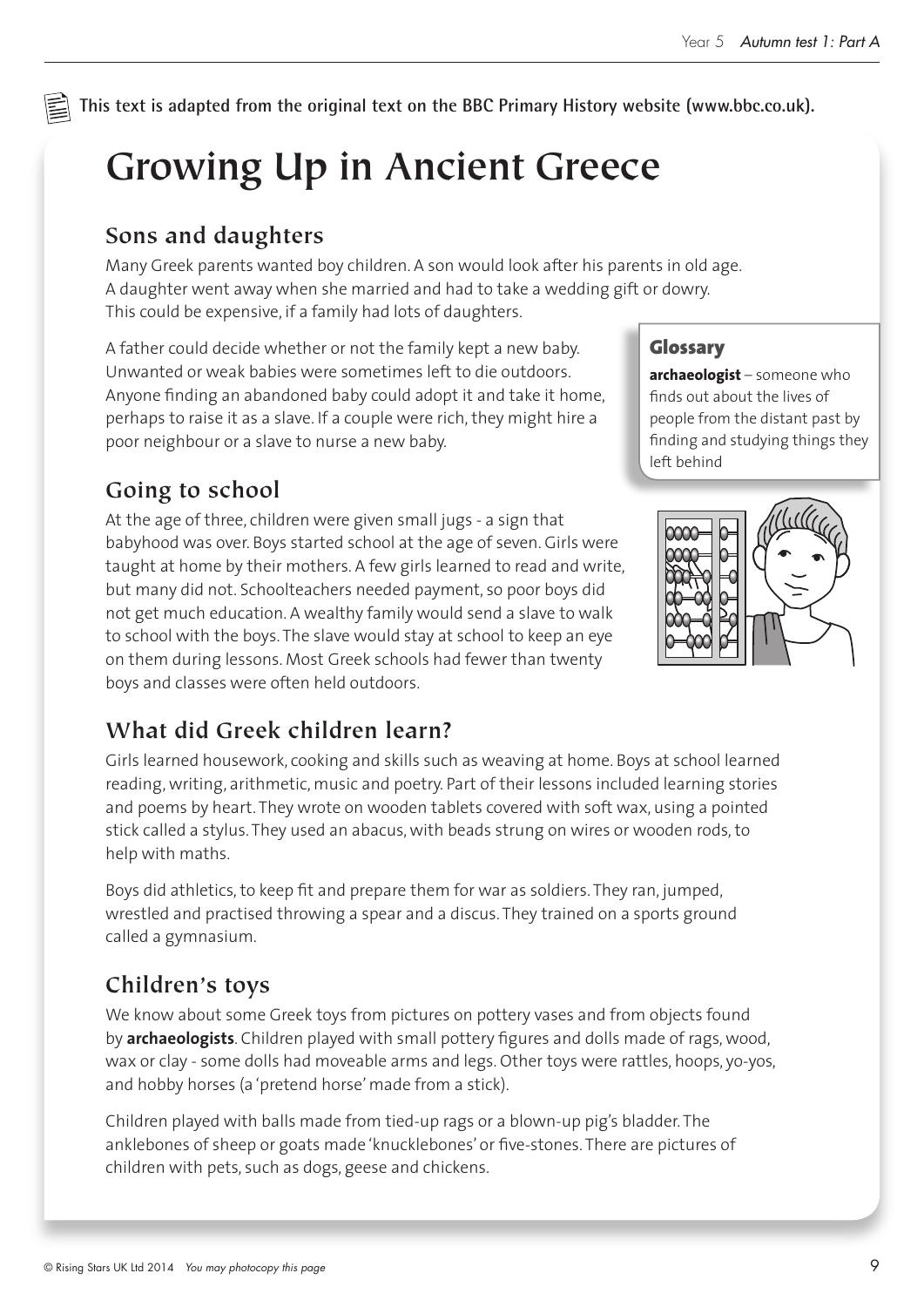**This text is from Oliver Twist by Charles Dickens, retold by Mary Sebag-Montefiore.**

# **Oliver Twist**

Oliver Twist was an orphan. He lived a miserable life in a workhouse before being placed with an undertaker where he was badly treated. He ran away and travelled to London…

At last he reached the city. His sore feet were bleeding and his clothes were worn to shreds. He watched people jostling around market stalls and shops, so busy that no one noticed him.



He collapsed on a cold doorstep, too exhausted to beg. Delicious smells floated by from a bakery. Oliver staggered up to the window, where shelves groaned with piles of freshly-made bread, cakes, buns and pies. He stared at them longingly.

A boy about the same age, with sharp eyes and a swaggering walk, strolled over. 'Hungry?' he asked.

'Very,' gasped Oliver.

To Oliver's astonishment, the boy pulled a wad of money out of his pocket.

'I'll get you something. Wait here.'

The boy returned with a bag crammed with hot meat pies.

'I'm Dodger,' said the boy, as Oliver gobbled the food. 'You?'

'Oliver Twist.'

'Got a bed tonight, Oliver?'

'No.'

'Got any family?'

'No one at all.'

'I know a kind gentleman who'll take you in. He won't want any rent, either.'

'That's generous!' exclaimed Oliver. He followed Dodger down a maze of narrow alleys, where foul smells filled the air and swarms of ragged urchins played in slimy, oozing gutters. Men and women staggered around, cursing loudly.

It looked so dirty, Oliver almost wished he hadn't come, but he had nowhere else to go. Finally, they reached a crumbling house. Dodger led him up a rickety staircase to a dark room.

Through a cloud of sizzling fumes, Oliver spied a gnarled old man. He was wearing a grubby blue coat and frying sausages over a fire.

Behind him, a group of boys danced and dodged, playing a game. The old man's coat had lots of pockets, stuffed with hankies, wallets and pens and the boys were trying to pull them out without him noticing.

'Hey, Fagin,' yelled Dodger. 'This is Oliver.'

'Hello, Oliver.' Fagin bared his teeth in a leering grin. 'Want to play?'

'Yes sir,' said Oliver politely. He waited until Fagin bent over the frying pan, crept up ... and delicately drew out a hanky.

'You're a natural!' chuckled Fagin. 'Come near the fire. Have a sausage!'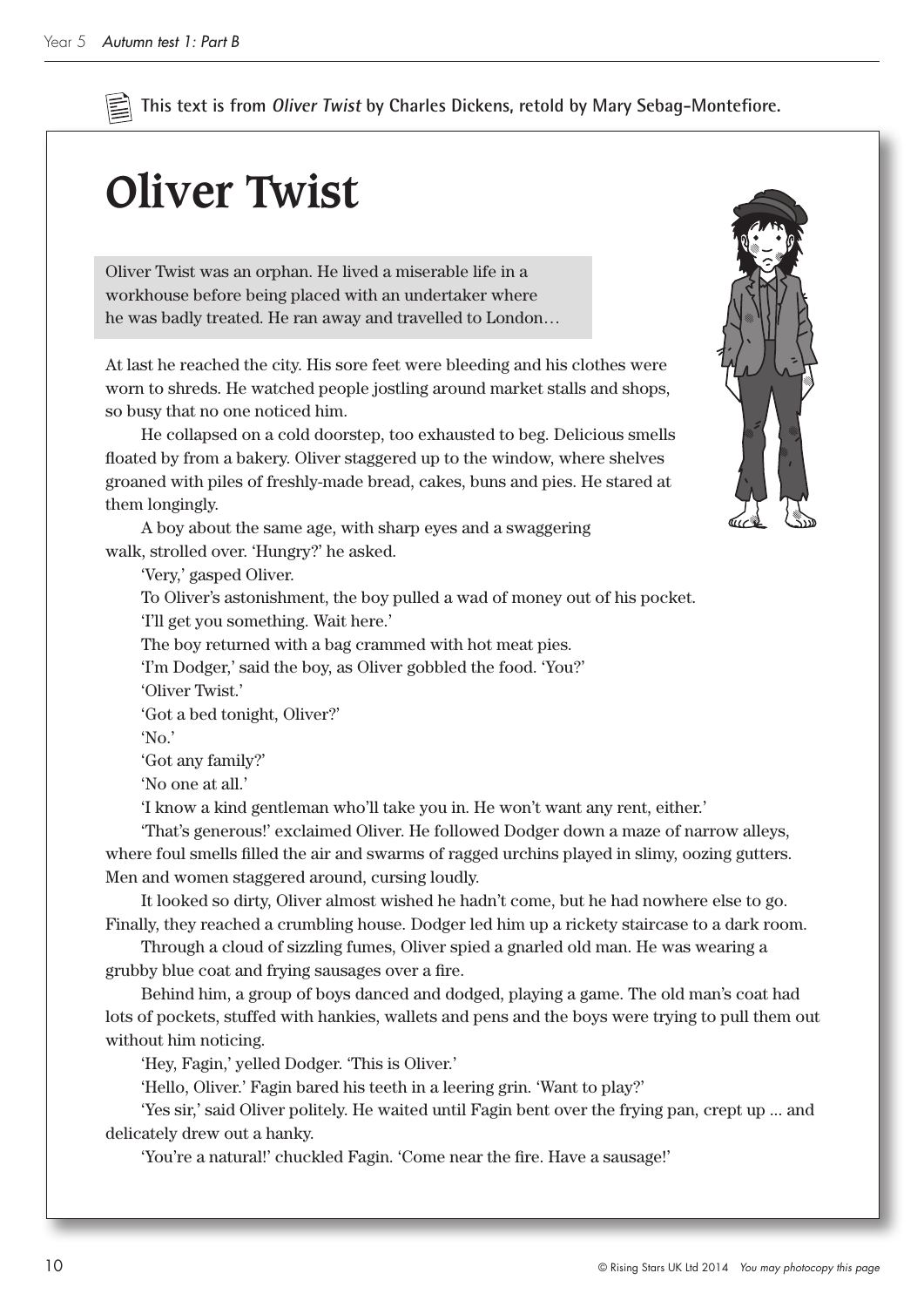r.

| Name: |                                                                                                                                                                                                                                                                                                                    | Class: | Date: |                            |
|-------|--------------------------------------------------------------------------------------------------------------------------------------------------------------------------------------------------------------------------------------------------------------------------------------------------------------------|--------|-------|----------------------------|
|       | <b>Growing Up in Ancient Greece</b>                                                                                                                                                                                                                                                                                |        |       |                            |
|       | Give one reason why many Greek parents wanted sons rather than daughters.                                                                                                                                                                                                                                          |        |       | AF2<br>1 mark              |
|       | In Ancient Greece which member of the family could decide whether to keep<br>a new baby?                                                                                                                                                                                                                           |        |       | AF <sub>2</sub><br>1 mark  |
|       | Who was most likely to go to school in Ancient Greece? Tick the <b>best</b> answer.<br>boys and girls aged seven and over<br>boys and girls whose parents were rich<br>boys whose parents were not poor<br>girls whose parents were not poor                                                                       |        |       | AF3<br>1 mark              |
|       | Why do you think classes in Ancient Greek schools were often held outdoors?<br>Tick the <b>best</b> answer.<br>So that anyone could join in.<br>Because schools didn't have enough money to build classrooms.<br>Because the weather was warm and dry.<br>Because classes were so large they needed lots of space. |        |       | AF3<br>1 mark              |
|       | How do we know what sorts of toys children in Ancient Greece played with?                                                                                                                                                                                                                                          |        |       | AF <sub>2</sub><br>1 mark  |
|       |                                                                                                                                                                                                                                                                                                                    |        |       | / 5<br>Total for this page |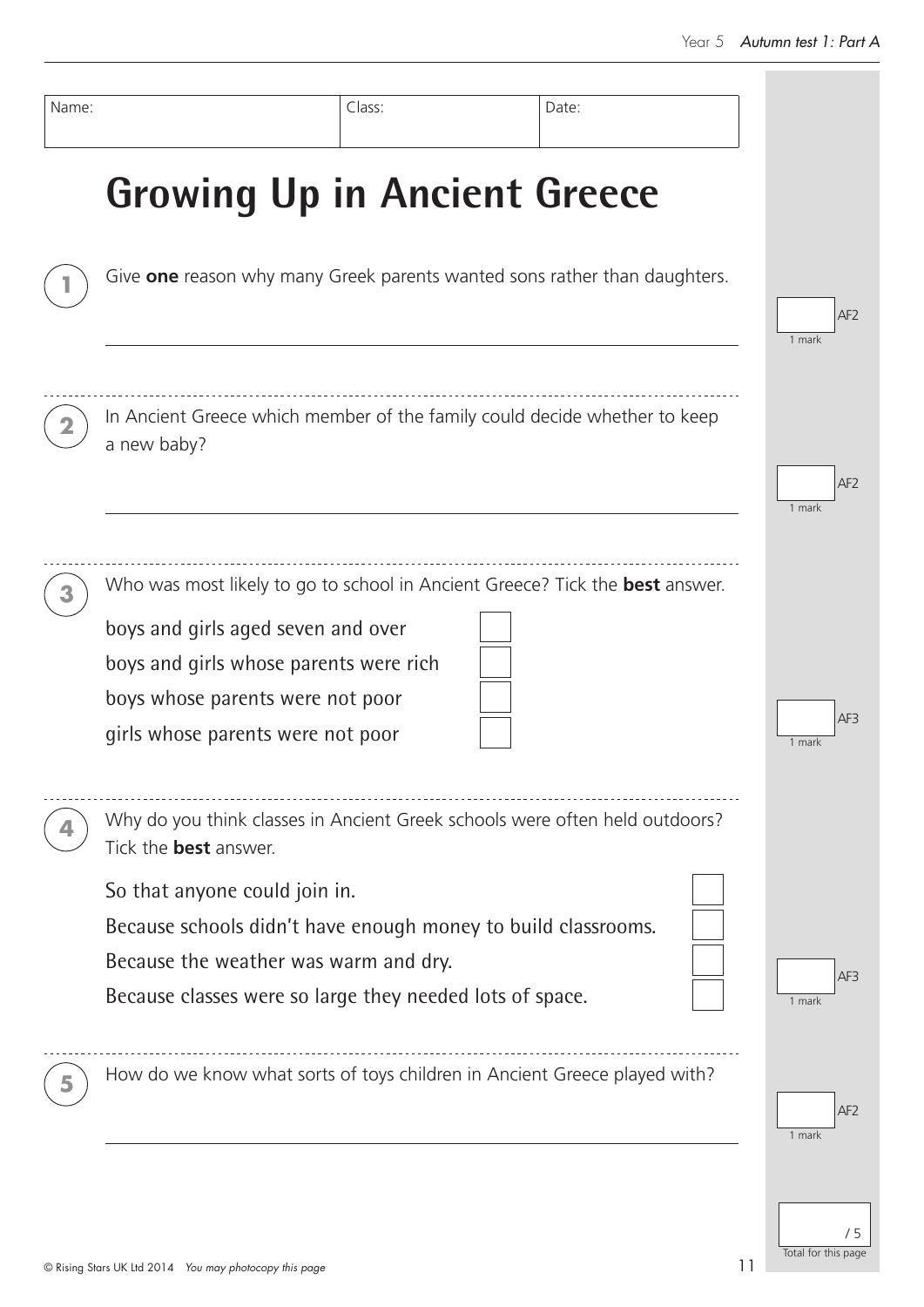| The writer has used subheadings. These are Sons and daughters,<br>Going to school, What did Greek children learn? and Children's toys.                                                                                                                                                                                                                                                                                                                                                         |                            |  |
|------------------------------------------------------------------------------------------------------------------------------------------------------------------------------------------------------------------------------------------------------------------------------------------------------------------------------------------------------------------------------------------------------------------------------------------------------------------------------------------------|----------------------------|--|
| Why do you think the writer chose to use subheadings?                                                                                                                                                                                                                                                                                                                                                                                                                                          | AF4<br>1 mark              |  |
| Look at the section headed: What did Greek children learn?<br>What points is the writer trying to make about what children learned in Ancient<br>Greece? Tick three.<br>Boys started school at the age of seven.<br>Many school subjects from Ancient Greece are still studied in<br>schools today.<br>Girls learned different things to boys.<br>Ancient Greek children needed help with maths.<br>Some of the equipment used in Ancient Greek schools is no<br>longer used in schools today. | AF <sub>6</sub><br>1 mark  |  |
| Where would you expect to find this text? Tick the <b>best</b> answer.<br>in a travel brochure<br>in a newspaper<br>in a magazine<br>in a history book                                                                                                                                                                                                                                                                                                                                         | AF7<br>1 mark              |  |
| Girls in Ancient Greece had a better life than boys.<br>Explain whether you think this is true or not true, using the text to support<br>your answer.                                                                                                                                                                                                                                                                                                                                          | AF3<br>2 marks             |  |
|                                                                                                                                                                                                                                                                                                                                                                                                                                                                                                | /10<br>Total for this test |  |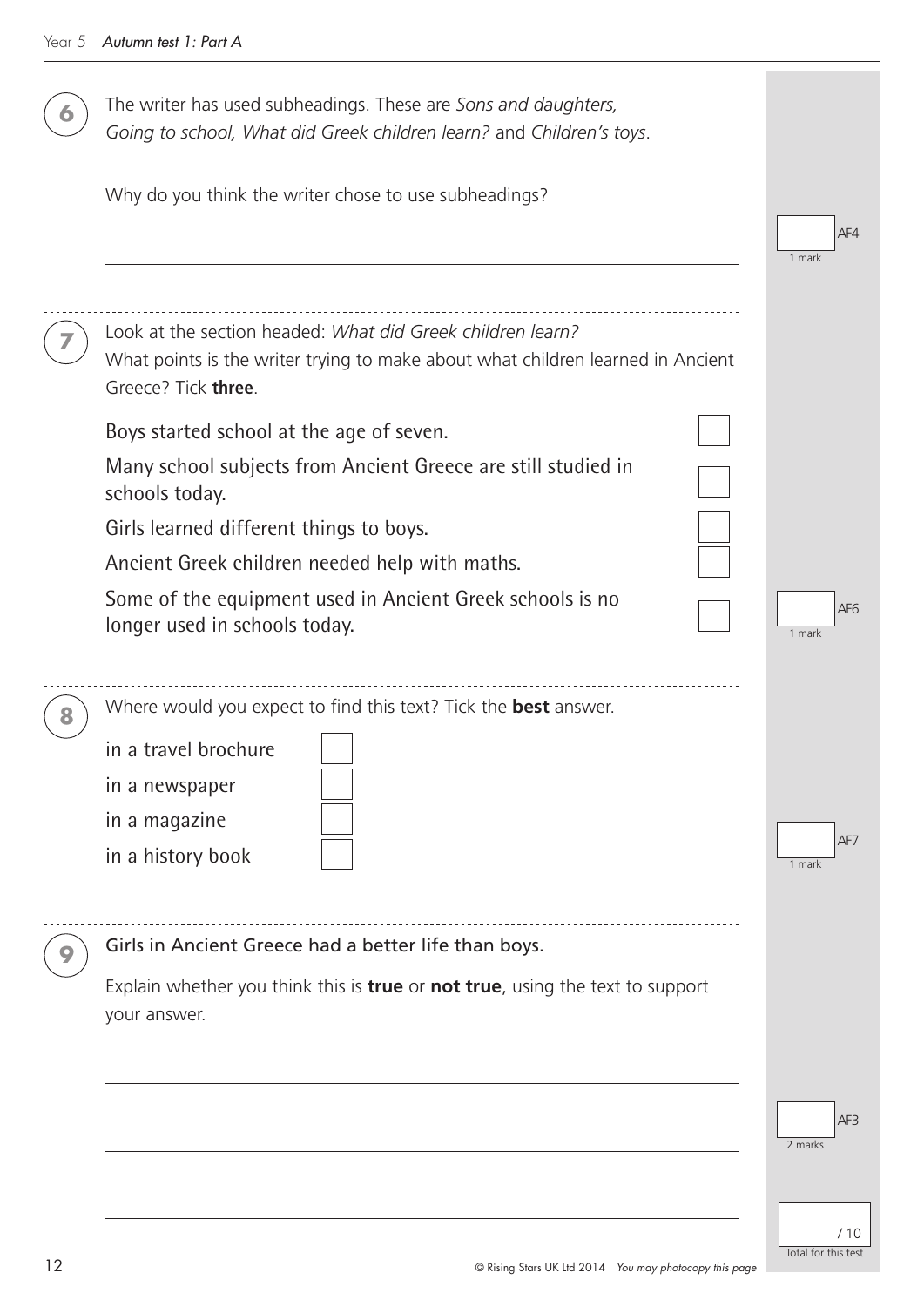| Name: |                                                                                                                                                                | Class: | Date: |                                     |
|-------|----------------------------------------------------------------------------------------------------------------------------------------------------------------|--------|-------|-------------------------------------|
|       | <b>Oliver Twist</b>                                                                                                                                            |        |       |                                     |
|       | At the beginning of the passage Oliver is tired and hungry.<br>a) How can you tell he is tired? Give one way.                                                  |        |       | AF <sub>2</sub><br>1 mark           |
|       | b) How can you tell he is hungry? Give one way.                                                                                                                |        |       | AF <sub>2</sub><br>1 mark           |
|       | Oliver and Dodger are about the same age. What is <b>different</b> about them?<br>Describe two things.                                                         |        |       | AF3<br>1 mark                       |
|       | Look at the paragraph beginning: 'That's generous!' exclaimed Oliver.<br>Find and copy a phrase that means the same as 'children wearing<br>tattered clothes'. |        |       | AF <sub>2</sub>                     |
|       |                                                                                                                                                                |        |       | 1 mark<br>74<br>Total for this page |